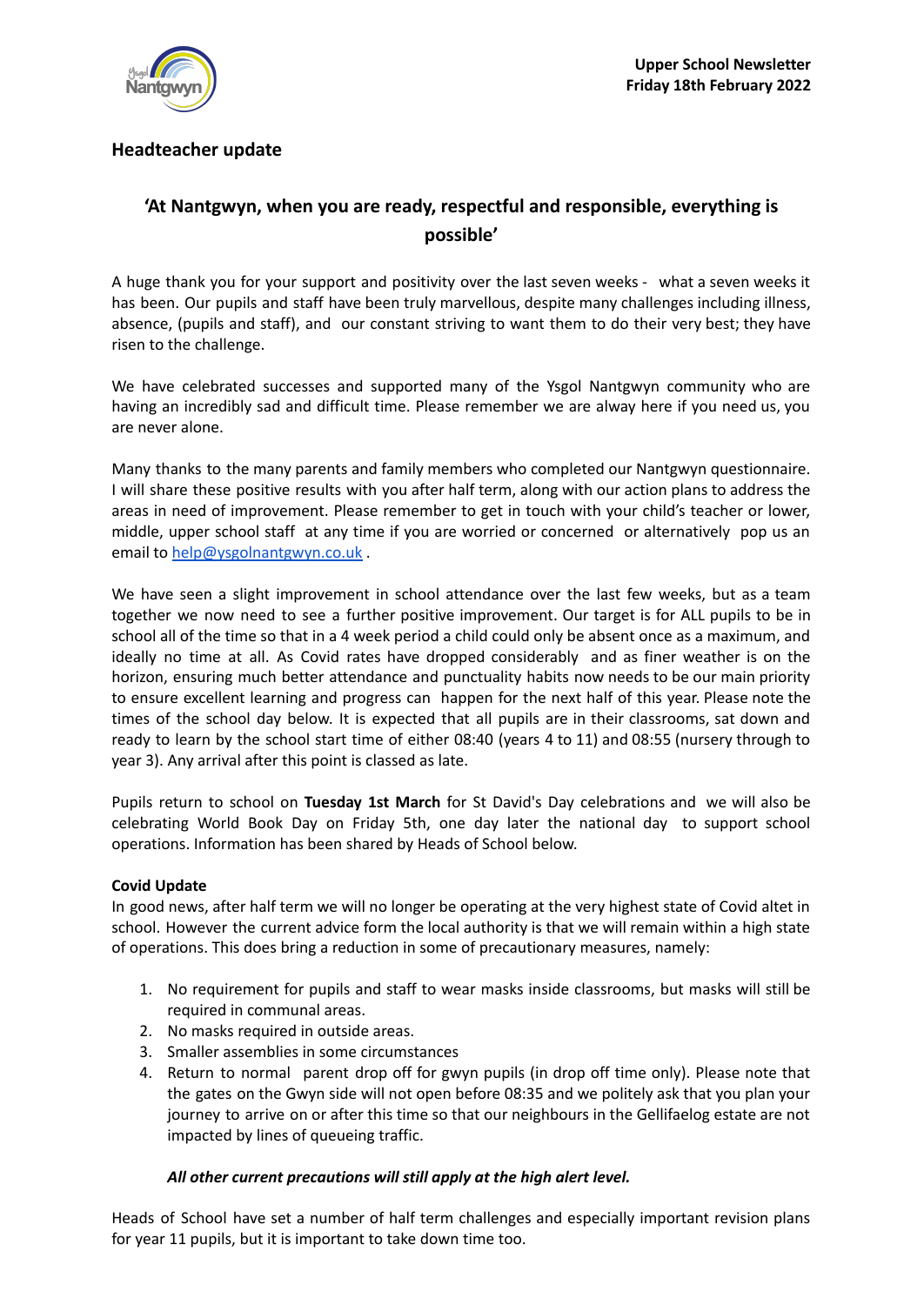Kirsty Retallick Headteacher

#### **Head of School update**

Upper School pupils have had a fantastic half term. As always, pupils have worked incredibly hard and made us extremely proud with their contributions to school life. We have another busy half term ahead which starts with St David's Day and World Book Day Celebrations the week we return to school (details can be found in the school update section below.)

\_\_\_\_\_\_\_\_\_\_\_\_\_\_\_\_\_\_\_\_\_\_\_\_\_\_\_\_\_\_\_\_\_\_\_\_\_\_\_\_\_\_\_\_\_\_\_\_\_\_\_\_\_\_\_\_\_\_\_\_\_\_\_\_\_\_\_\_\_\_\_\_\_\_\_\_\_\_\_\_\_\_

#### **Upper School Top 10**

We've been inundated with names for this last week of the half term, which is brilliant. So we've decided to add them all to highlight the numbers of pupils nominated by staff each week. Some pupils have also had photographs that have been shared on social media. It was a pleasure to see their smiling faces! Well done all.

Cerys J-T - yr 11 Aaron S - yr 11 Sarran M - yr 11 Mali M - yr 11 Jack G - yr 11 Lloyd D - yr 10 Ben J -yr 10 Regan W -yr 10 Daisy J -yr 10 Oliver R-yr 10 Elliot P -yr 10 Olivia T -yr 10 Kaci R-yr 10 Spencer B-yr 11 Matthew B-yr 11 Aidan B -yr 11 Kebba C-yr 11 Andrei C-yr 11 Emilia H-yr 11 Tiegan K -yr 11 Cathie R-M -yr 11 Caleb W-yr 11 Grace E -yr 10 Mackenzie P-yr 10 Ellie H -yr 10 Paige Cr-yr 11 Taya H-yr 11 Ellie-May K-yr 10 Katie Y-yr 10 Miya W - yr 9 Lily S - yr 9 Ffion R - yr11 Sophie O - yr 9

#### **Year 11 - Post 16 Update**

Many of our year 11 pupils have already been applying to 6th form or college for September. Many of these organisations have already spoken to our pupils and have hosted open days. This will continue next half term to help everyone get a place after leaving Ysgol Nantgwyn.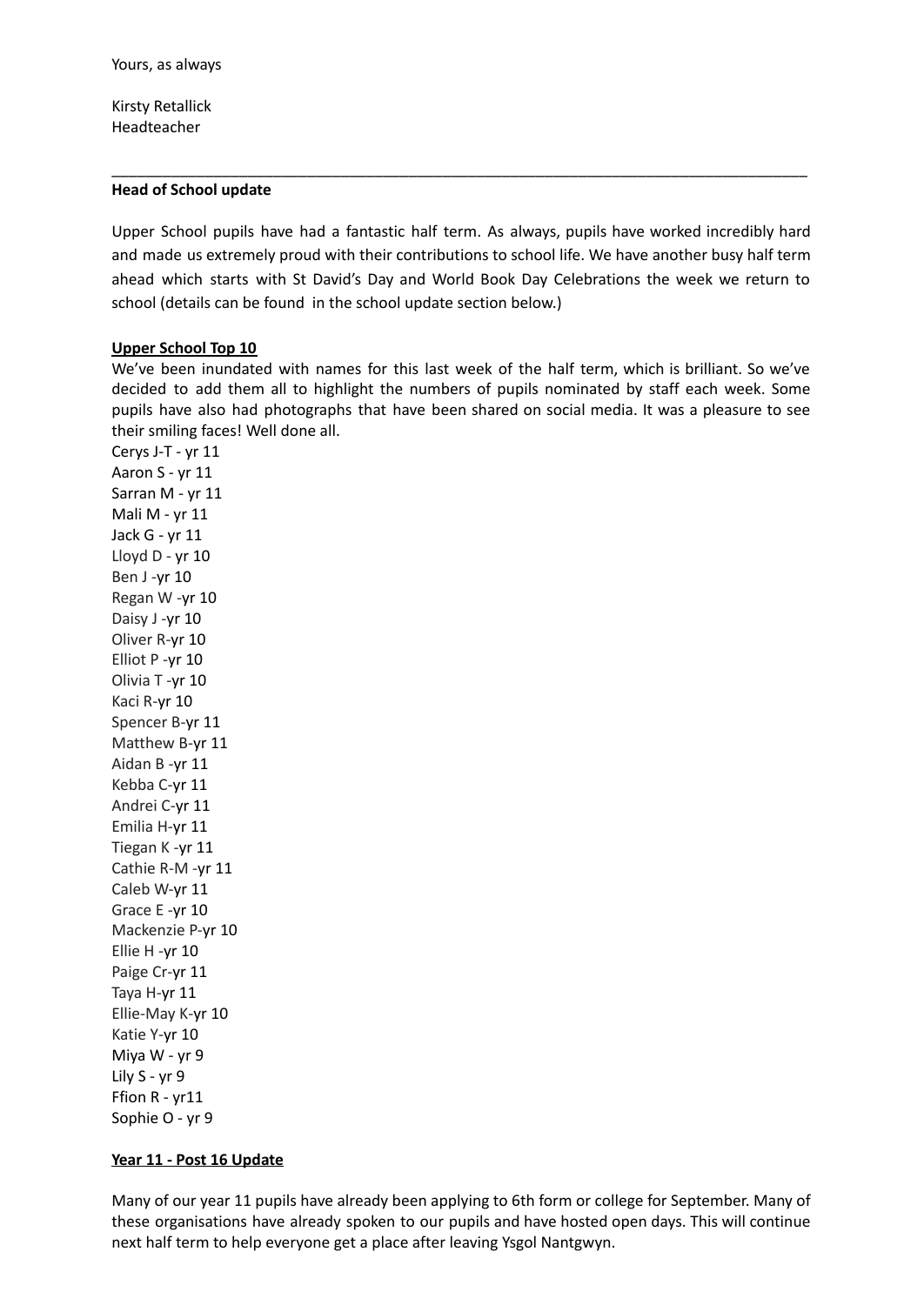Tonyrefail and Treorchy 6th Form will hold Google Meet Q&A sessions after half term at 3:15pm, dates to be announced, anyone interested in applying to either or if you already have and may have questions, should attend.

For those applying to Coleg Y Cymoedd, either Llwynypia or Nantgarw, you need to visit their website on [www.cymoedd.ac.uk](http://www.cymoedd.ac.uk) as soon as possible to look at courses.

If you are still unsure about what you would like to do from September, you can also get advice from Mrs Mackintosh the careers adviser on 07717 78223 or via email lorna.mackintosh@careerswales.gov.wales.

## **Year 9 Pathways Update**

As you will be aware, our options process is now in full swing and a whole host of information has been shared with pupils and families. Pupils have had virtual 'assembly style' presentations outlining the different subjects available across each faculty and following this, have completed their options straw poll this week during registration. This is where pupils have provided us with their 'top 5' options subjects. Any pupils who have not completed this, will have a telephone call with one of the Upper School team today in order to complete this. We will use the straw poll information to decide the final option blocks and the spread of the subjects within each block.

After half term on 8th and 9th of March we have the year 9 parents' evening which will be a final opportunity to discuss your childs' progress and possible pathways. Pupils will start to make their option choices during registration times with their form tutor from this point and we will work to finalise these as quickly as possible over the course of the next half term.

## **St David's Day**

We are delighted to be able to share our St David's day plans as follows:

There will be a St David's day assembly and quiz in form time led by Miss Morse and Mrs Thomas. Language lessons this week will include St David's day activities. Pupils are encouraged to enter our pupil competition (what Wales means to me project- details below.) Entries should be submitted by Feb 28th to [stdavidsday@ysgolnantgwyn.co.uk.](mailto:stdavidsday@ysgolnantgwyn.co.uk) Winners will be announced on social media on 1st March. We look forward to seeing all your entries.

### **What Wales means to me Competition:**

For this competition we want you to create something that shows what Wales means to you. This could be in the form of a poem or a song, you could bake a cake or make a model! In the past, pupils have been very creative with this. If you have brothers or sisters that come to Ysgol Nantgwyn, you can work together and submit a joint entry! There will be one winner from each year group, winners will be announced on March 1st on our school facebook page, and prizes will be given out by your class teacher or your form teacher. You'll need to send a photo of your entry to [stdavidsday@ysgolnantgwyn.co.uk](mailto:stdavidsday@ysgolnantgwyn.co.uk) by 12pm on Monday February 28th. Pob lwc!

### **Year 9 Reading:**

All pupils in Year 9 will be given log in details this week to the Accelerated Reader programme. Pupils should aim to complete 30 minutes of reading, 3 times a week. Please support your child at home with this and if you have any queries please email Kirsty.lewis@ysgolnantgwyn.co.uk or Kayleigh.stephens@ysgolnantgwyn.co.uk

\_\_\_\_\_\_\_\_\_\_\_\_\_\_\_\_\_\_\_\_\_\_\_\_\_\_\_\_\_\_\_\_\_\_\_\_\_\_\_\_\_\_\_\_\_\_\_\_\_\_\_\_\_\_\_\_\_\_\_\_\_\_\_\_\_\_\_\_\_\_\_\_\_\_\_\_\_\_\_\_\_\_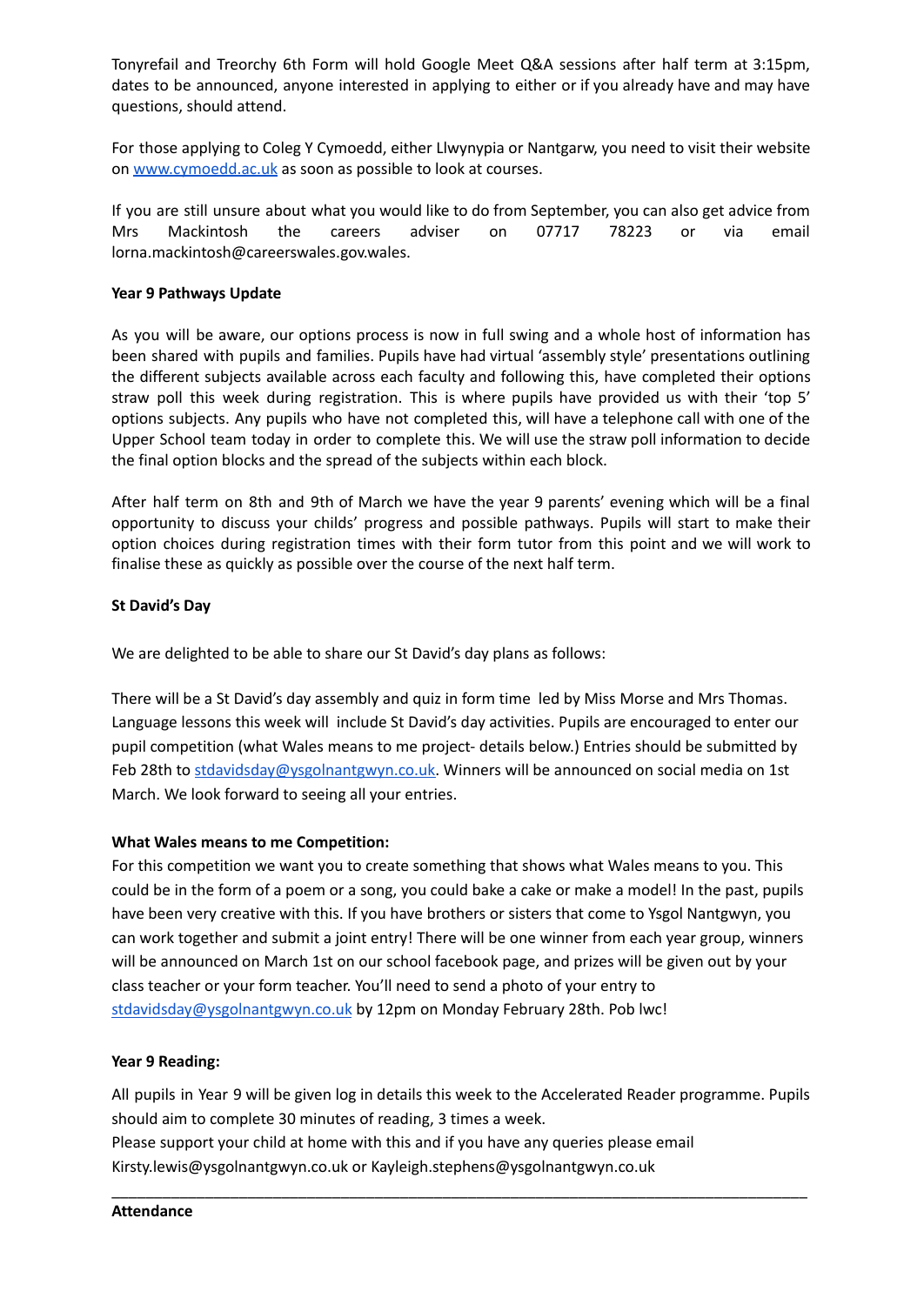Congratulations to each of the pupils in the table below that have achieved 100% attendance for this week. We have also launched one of our attendance initiatives where pupils receive a certificate via Parentmail for 100% attendance each week - try and collect them all!

| Year 9        |                 | Year 10        |                | Year 11       |               |
|---------------|-----------------|----------------|----------------|---------------|---------------|
| Levi          | Cameron         | Ffion          | Charlotte      | <b>Teigan</b> | Morgan        |
| Tallia        | Connie          | William        | Grace          | Talia         | Cerys         |
| Morgan        | Alex            | Charlie        | Grace          | Mehmet        | Chloe         |
| Lexie         | Jack            | Lloyd          | Aysha          | <b>Alfie</b>  | Connor        |
| Kelsey        | Benjamin        | Rocco          | Kayleigh       | Mason         | Tyra          |
| Ethan         | Sophie          | Alisha         | Cora           | Andrei        | loan          |
| Libby         | Logan           | <b>Deejay</b>  | <b>Elliott</b> | Paige         | Crystal       |
| Casey         | Alfie           | lestyn         | Mackenzie      | Abby          | Sarran        |
| <b>Darcey</b> | Caden           | Evan           | Jazmine        | Grace         | Mali          |
| Kurt          | <b>Kieron</b>   | Alfie          | <b>Neve</b>    | Mason         | Katie         |
| Rebecca       | <b>Tyler</b>    | Charlie        | Zara           | Nia           | <b>Tejay</b>  |
| Aaron         | Keira           | Emily          | <b>Ellis</b>   | <b>Riley</b>  | Joe           |
| <b>Alicia</b> | Chelsea         | Ocean          | Kaci           | <b>Tyler</b>  | Zack          |
| Grace         | Rihanna         | William        | Mason          | Cori          | Ffion         |
| Zak           | Gage            | <b>Ellie</b>   | Olivia         | Jac           | <b>Kenzie</b> |
| Layla         | Gethin          | <b>Thomas</b>  | Harley         | <b>Ellis</b>  | Leah          |
| Rubie         | Wyatt           | Lily           | Mason          | James         | Caitie        |
| Cooper        | <b>Annalise</b> | Paige          | <b>Bailey</b>  | Harley        | Owen          |
| Kaleb         | Lily            | <b>Daisy</b>   | <b>Alfie</b>   | <b>Jack</b>   | Megan         |
| Kara          | Josh            | Jaydee         | Regan          | Leroy         | Leo           |
| Maddison      | Laci            | Emily          | Lewis          | Jamie         | Yusuf         |
| <b>Mollie</b> | <b>Mckenzie</b> | Gabrielle      | <b>Katie</b>   | Jamie         | Caleb         |
| Ryan          | Ruby            | Kai            |                | Cameron Keean |               |
| Tamzin        | Luco            | Benjamin       |                | <b>Emelia</b> | Logan         |
| Isabelle      | Ella            | <b>Brandon</b> |                | Taya          | Evelyn        |
| Sydney        | Logan           | Cole           |                | Aimee         | Shelby        |
| Gethyn        | Scott           | Cory           |                | Logan         |               |
| Heidi         | Alexis          | Lacey          |                | Josie         |               |
| Carwyn        | Cai             | Morgan         |                | Mia           |               |
| Eli           | Kavel           | Tayla          |                | Darcy         |               |
| Lily-Grace    | Miya            | Ellie-May      |                | Demi          |               |
| Jack          |                 | <b>Kieran</b>  |                | <b>Dylan</b>  |               |
| Cayleb-Jay    |                 | <b>Dylan</b>   |                | leuan         |               |
| Steffan       |                 | Courtney       |                | Isabelle      |               |
| Ewan          |                 | Isabel         |                | <b>Kyron</b>  |               |

#### **World Book Day 2022**

On Friday 4th March we will be celebrating World Book Day. Pupils in Years 7 and 8 can dress up as **a character from their favourite book. Throughout the day there will be exciting activities for pupils to complete, from designing their own bookmarks to a character hunt. There will also be a range of**